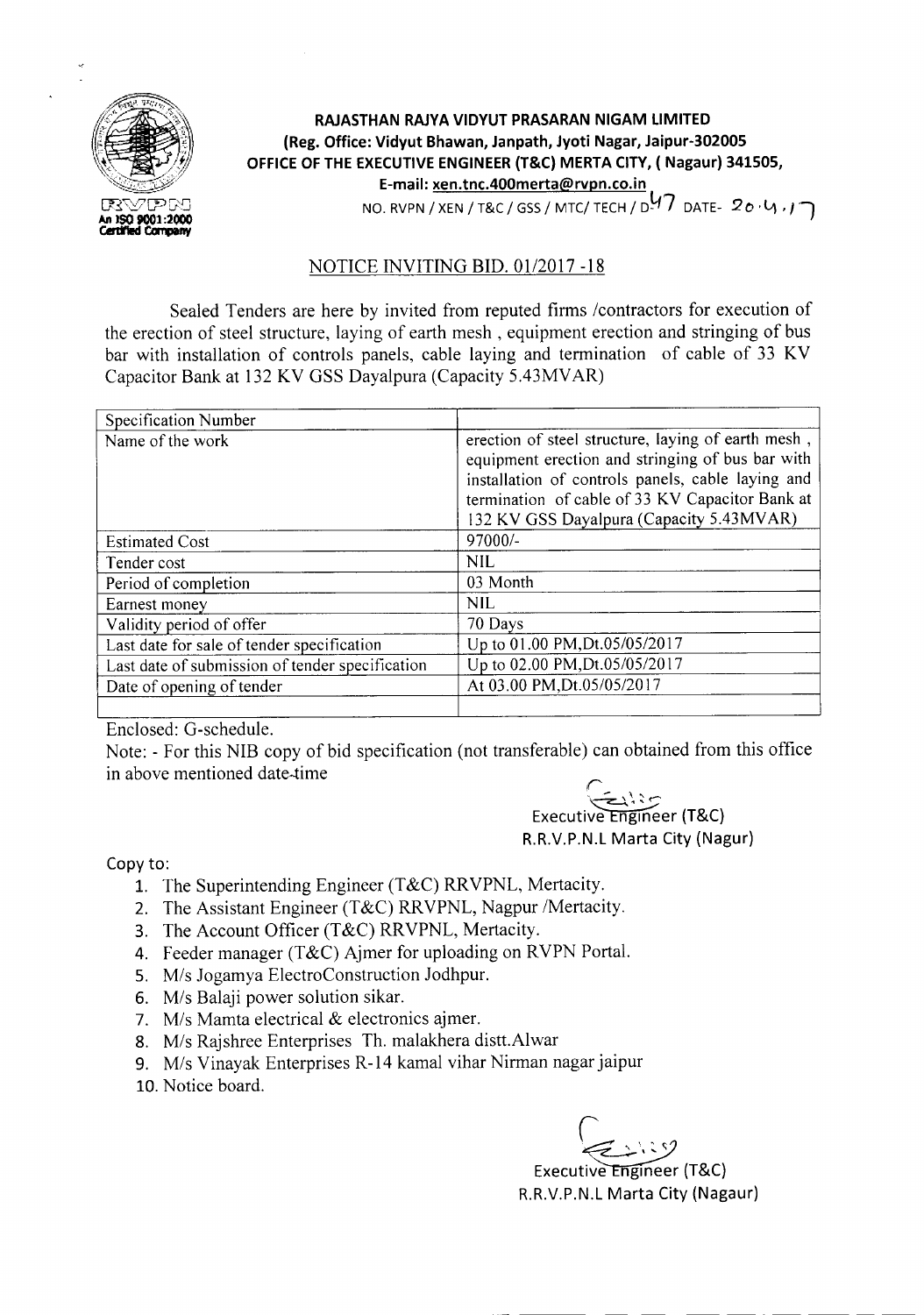|                | <u>' G ' SCHEDULE</u><br>1. Name of work :- Eraction work of 33 kv capacitor bank at 132 KV GSS Dayalpura                                                                                                                                                                                                                                                                                                                                                                                                                                                                                                                                                                                                                                                                                                                                                                                                                                                                                       |      |                 |        |         |
|----------------|-------------------------------------------------------------------------------------------------------------------------------------------------------------------------------------------------------------------------------------------------------------------------------------------------------------------------------------------------------------------------------------------------------------------------------------------------------------------------------------------------------------------------------------------------------------------------------------------------------------------------------------------------------------------------------------------------------------------------------------------------------------------------------------------------------------------------------------------------------------------------------------------------------------------------------------------------------------------------------------------------|------|-----------------|--------|---------|
|                | 2. BSR RVPN/SE(SSPC)XEN(TK)/BSR/A1/D.21dated04.04.2011                                                                                                                                                                                                                                                                                                                                                                                                                                                                                                                                                                                                                                                                                                                                                                                                                                                                                                                                          |      |                 |        |         |
| S.No.          | <b>Description</b>                                                                                                                                                                                                                                                                                                                                                                                                                                                                                                                                                                                                                                                                                                                                                                                                                                                                                                                                                                              | Unit | Unit<br>Rate in | Qty.   | Amount  |
| $\mathbf{1}$   | 2                                                                                                                                                                                                                                                                                                                                                                                                                                                                                                                                                                                                                                                                                                                                                                                                                                                                                                                                                                                               | 3    | 4               | 5      | 6       |
| $\mathbf{1}$   | <b>EARTH MESH WORK:-</b>                                                                                                                                                                                                                                                                                                                                                                                                                                                                                                                                                                                                                                                                                                                                                                                                                                                                                                                                                                        |      |                 |        |         |
|                | Laying of Earth mesh with 25 mm /28 mm. dia. M.S.                                                                                                                                                                                                                                                                                                                                                                                                                                                                                                                                                                                                                                                                                                                                                                                                                                                                                                                                               |      |                 |        |         |
|                | Rod at a depth of 0.80 meter from top level of                                                                                                                                                                                                                                                                                                                                                                                                                                                                                                                                                                                                                                                                                                                                                                                                                                                                                                                                                  |      |                 |        |         |
|                | foundation, transportation of M.S. Rods from site                                                                                                                                                                                                                                                                                                                                                                                                                                                                                                                                                                                                                                                                                                                                                                                                                                                                                                                                               |      |                 |        |         |
|                | store to locations, welding of M.S. Rod to M.S. Rod                                                                                                                                                                                                                                                                                                                                                                                                                                                                                                                                                                                                                                                                                                                                                                                                                                                                                                                                             |      |                 |        |         |
|                | along the lenth, at crossing and with earth electrodes                                                                                                                                                                                                                                                                                                                                                                                                                                                                                                                                                                                                                                                                                                                                                                                                                                                                                                                                          |      |                 |        |         |
|                | as per drawing, application of bitumin compoun&                                                                                                                                                                                                                                                                                                                                                                                                                                                                                                                                                                                                                                                                                                                                                                                                                                                                                                                                                 |      |                 |        |         |
|                | covering with bitumin impregnated tape on all welded                                                                                                                                                                                                                                                                                                                                                                                                                                                                                                                                                                                                                                                                                                                                                                                                                                                                                                                                            |      |                 |        |         |
|                | joints, for the type os soil prevent at 0.80 meter below                                                                                                                                                                                                                                                                                                                                                                                                                                                                                                                                                                                                                                                                                                                                                                                                                                                                                                                                        |      |                 |        |         |
|                | top level of foundation(M.S. Rod of above size & M.S.                                                                                                                                                                                                                                                                                                                                                                                                                                                                                                                                                                                                                                                                                                                                                                                                                                                                                                                                           |      |                 |        |         |
|                | Flat as required shall be made available by RVPN)                                                                                                                                                                                                                                                                                                                                                                                                                                                                                                                                                                                                                                                                                                                                                                                                                                                                                                                                               |      |                 |        |         |
|                | (a) In case Electricity is made available by RVPN                                                                                                                                                                                                                                                                                                                                                                                                                                                                                                                                                                                                                                                                                                                                                                                                                                                                                                                                               |      |                 |        |         |
|                | with out charge                                                                                                                                                                                                                                                                                                                                                                                                                                                                                                                                                                                                                                                                                                                                                                                                                                                                                                                                                                                 |      |                 |        |         |
|                | (i) Normal dry soil                                                                                                                                                                                                                                                                                                                                                                                                                                                                                                                                                                                                                                                                                                                                                                                                                                                                                                                                                                             | Mtr. | 18.00           | 110    | 1980    |
|                | (ii) Hard soil / Murram / Black cotton soil                                                                                                                                                                                                                                                                                                                                                                                                                                                                                                                                                                                                                                                                                                                                                                                                                                                                                                                                                     | Mtr. | 19.00           | 25     | 475     |
| $\overline{c}$ | Laying of earthing risers of 50 X 6 mm / 50 x 12 mm/<br>50x10 mmsize M.S. Flat at a depth of 0.80 meter from top<br>level of foundation, including excavation of trench of<br>required depth and backfilling of the same, trans-<br>portation of M.S. Flat from site store to locations,<br>preparation of risers, bending as per requirement<br>(after heating if necessary), fixing on and welding /<br>bolting to equipment / structure and peak of the<br>structure, laying in the trench, welding to the earth<br>mesh of M.S. Rod as per drawing, including welding<br>of extra length of M.S. Flat if required, application of<br>bitumen compound and covering with bitumen<br>impregnated tape on all welded joints, painting of all<br>surface of risers above round level with red oxide and<br>green paint, for the type of soil prevent at 0.80 meter<br>below top level of foundation (M.S. Rod of above sizes<br>& M.S. Flat as required shall be made available by the<br>RVPN) |      |                 |        |         |
|                | (a) In case Electricity is made available by RVPN<br>with out charge                                                                                                                                                                                                                                                                                                                                                                                                                                                                                                                                                                                                                                                                                                                                                                                                                                                                                                                            |      |                 |        |         |
|                | (i) Normal dry soil                                                                                                                                                                                                                                                                                                                                                                                                                                                                                                                                                                                                                                                                                                                                                                                                                                                                                                                                                                             | Mtr. | 20.00           | 180.00 | 3600.00 |
|                | (ii) Hard soil / Murram / Black cotton soil                                                                                                                                                                                                                                                                                                                                                                                                                                                                                                                                                                                                                                                                                                                                                                                                                                                                                                                                                     | Mtr. | 21.00           | 0.00   | 0.00    |
| $\overline{c}$ | Steel Structure Erection :-                                                                                                                                                                                                                                                                                                                                                                                                                                                                                                                                                                                                                                                                                                                                                                                                                                                                                                                                                                     |      |                 |        |         |

Aby

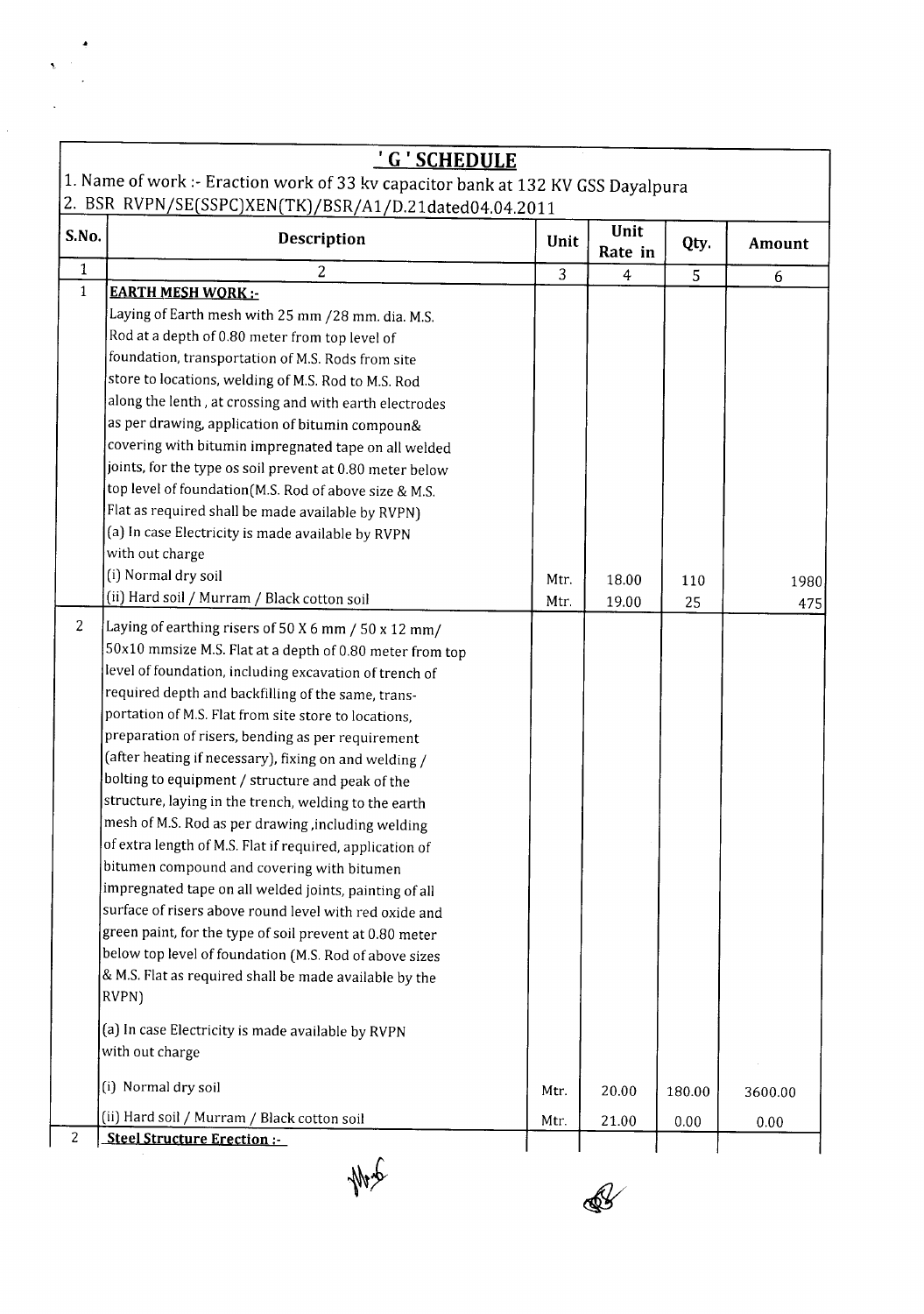|                | Erection of sub-station steel structures, columns,                   |      |         |       |         |
|----------------|----------------------------------------------------------------------|------|---------|-------|---------|
|                | beams, lighting mast and equipment structures                        |      |         |       |         |
|                | (excluding circuit breaker and capacitor banks)                      |      |         |       |         |
|                | of all type including, nuts & bolts etc. from site store             |      |         |       |         |
|                | to locations, their assembly, placing on foundation,                 |      |         |       |         |
|                | fixing of template, with foundation bolts as required,               |      |         |       |         |
|                | levelling and preparing for grouting as required, but                |      |         |       |         |
|                | excluding grouting, erection after grouting and tighting             |      |         |       |         |
|                | & punching of nuts & bolts. (Maximum height of structure             |      |         |       |         |
|                | upto 20 meters)                                                      | M.T. | 1744.00 | 10.0  | 17440   |
| $\overline{3}$ | <b>BUS BAR WORK:-</b>                                                |      |         |       |         |
|                | Stringing of 220 KV, 132 KV, 33 KV & 11 KV Bus Bar                   |      |         |       |         |
|                | of ACSR conductor, including transportation of conductor,            |      |         |       |         |
|                | disc insulators and tension hardware from site store to              |      |         |       |         |
|                | location, laying & cutting required length of conductor,             |      |         |       |         |
|                | cleaning and assembly of disc insulators as required                 |      |         |       |         |
|                | alongwith fitting of bolted type or compression type tension         |      |         |       |         |
|                | hardware as made available (Compression                              |      |         |       |         |
|                | machine shall be provided by RVPN on rent free basis),               |      |         |       |         |
|                | making upto one end, stringing of conductors between                 |      |         |       |         |
|                | the beams with specified sag and tension, also equilizing            |      |         |       |         |
|                | sag and fitting spacers and spacer T- clamp for twin conductor,      |      |         |       |         |
|                | for three phases of conductors in each bus - section.                |      |         |       |         |
|                | (I) Single ACSR panther                                              | Sec. | 875.00  |       |         |
| 4              | Jumper of ACSR conductor(3 Nos. Y-type)between bus                   |      |         | 1.00  | 875.00  |
|                | to equipment, or between equipment to equipment or                   |      |         |       |         |
|                | between bus to bus, including transportation of conductor,           |      |         |       |         |
|                | disc insulators and hardware from site store to location,            |      |         |       |         |
|                | cleaning and assembly of disc insulators as required                 |      |         |       |         |
|                | alongwith fitting of suspension hardware and erection as             |      |         |       |         |
|                | required, cutting required length of conductor, making               |      |         |       |         |
|                |                                                                      |      |         |       |         |
|                | connections, fixing of spacers & spacer T- clamp as required,        |      |         |       |         |
|                | tightening of clamps / connectors, dressing etc.for<br>three phases. |      |         |       |         |
|                |                                                                      |      |         |       |         |
| 5              | (I) Single ACSR Zebra / Panther conductor                            | Set  | 250.00  | 13.00 | 3250.00 |
|                | STRINGING OF EARTH Wire (size 7/3.15 mm or 7/4 .omm                  |      |         |       |         |
|                | including transpotation of earth wire tension hardware etc.          |      |         |       |         |
|                | from site store location laying and cutting type compretion          |      |         |       |         |
|                | required length of earth wire fitting of bolted type hardware        |      |         |       |         |
|                | (Compression machine shall be provided by RVPN on rent free          |      |         |       |         |
|                | basis) making upat one end stringing of of earthwire between         |      |         |       |         |
|                | structure peaks with specified sag and tension jumper and connecting |      |         |       |         |
|                | earth bond for single earth wire                                     | Each | 219.00  | 2.00  | 438.00  |
| 5              | Erection of current Transformer/ potentialTransformer/               |      |         |       |         |
|                | capacitive voltage Transformer/Series Reactor/ Residual voltage      |      |         |       |         |
|                | Transformer/Neutral current Transformer with clamps &                |      |         |       |         |
|                | connector, on already errected steel structure including             |      |         |       |         |

 $\ddot{\phantom{0}}$ 

Mang



 $\ddot{\phantom{a}}$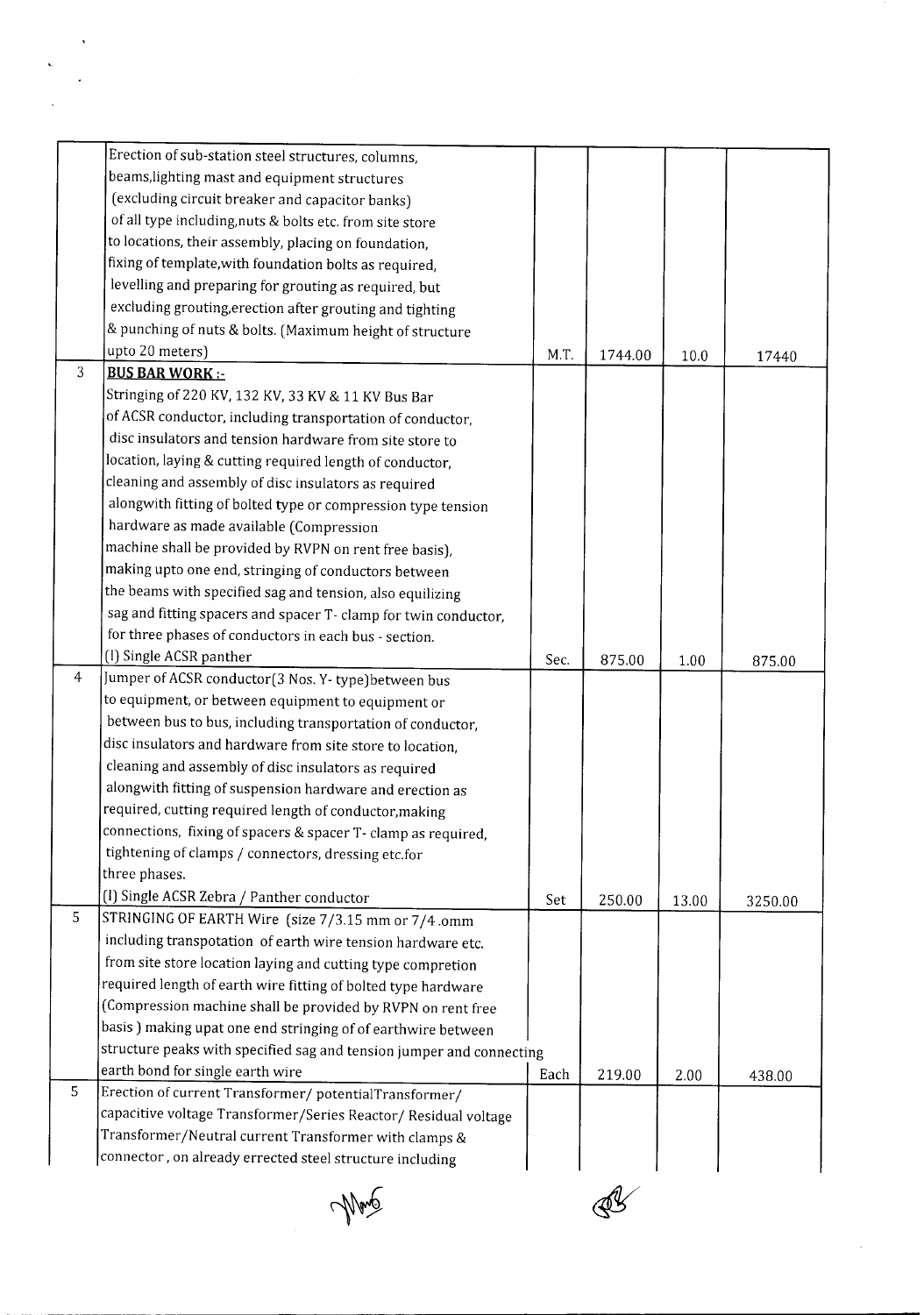|                | transportation from sitestore to locations, fabrication of        |      |          |      |          |
|----------------|-------------------------------------------------------------------|------|----------|------|----------|
|                | base frame, fixing of terminal connectors, tightening of          |      |          |      |          |
|                | nuts & bolts etc., complete in all respect.                       |      |          |      |          |
|                | (iii) 33 KV C.T.                                                  | Nos. | 400.00   | 3.00 | 1200.00  |
| 6              | Erection of Isolators on already errected steel structure         |      |          |      |          |
|                | including transportation of base frame, P.I.s, contacts,          |      |          |      |          |
|                | mechanism box, clamps & connectors etc., from site                |      |          |      |          |
|                | store to locations, minor fabrication as required, & fixing       |      |          |      |          |
|                | of terminal connectors, etc., adjustment / alignment of           |      |          |      |          |
|                | isolator and its earth blade, if provided, for their smooth       |      |          |      |          |
|                | operation and final adjustment if required                        |      |          |      |          |
|                | after jumpering.Surge counter, tightening                         |      |          |      |          |
|                | of nuts & bolts etc., complete in all respect.                    |      |          |      |          |
|                | $(ii)$ 33 KV                                                      |      |          |      |          |
|                | (a) Without Earth blade                                           | Nos  | 688.00   |      |          |
|                | (b) With Earth blade                                              |      |          | 1.00 | 688.00   |
| $\overline{7}$ | erection of 2x33 kv, 5.43 MVAR Cap. Bank With Series Reactor/     | Nos  | 1025.00  | 2.00 | 2050.00  |
|                | Residual voltage Transformer/Neutral current                      |      |          |      |          |
|                | Transformer including transportionof Equipments,                  |      |          |      |          |
|                |                                                                   |      |          |      |          |
|                | structure member, nuts&Bolts, washers, clamps& connectors         |      |          |      |          |
|                | etc. from site store to location, assemble of                     |      |          |      |          |
|                | structure Their placing on foundation, leveling and preparing for |      |          |      |          |
|                | grouting as required and their connections as                     |      |          |      |          |
|                | per manufactures drawing flxing of terminal                       | EACH | 13875.00 | 1.00 | 13875.00 |
|                | connectors etc.                                                   |      |          |      |          |
| 8              | Erection of 33 KV or 11 KV Circuit Breakers,                      |      |          |      |          |
|                | including transportation of equipment,                            |      |          |      |          |
|                | structure members, nuts & bolts, clamp &                          |      |          |      |          |
|                | connectors, accessories etc. from site store                      |      |          |      |          |
|                | to location, assembly of support structure,                       |      |          |      |          |
|                | their placing on foundation, levelling                            |      |          |      |          |
|                | and preparing for grouting as required, but                       |      |          |      |          |
|                | excluding grouting, assembly / placing of                         |      |          |      |          |
|                | poles, mechanism box etc. on support                              |      |          |      |          |
|                | structure as per manufacture's drawings                           |      |          |      |          |
|                | fitting of terminal connecrors etc. but                           |      |          |      |          |
|                | excluding commissioning of CB.                                    |      |          |      |          |
|                | (I) 33 KV or 11 KV outdoor type (VCB/SF6)                         | Nos. | 5563.00  | 1.00 | 5563.00  |
| 9              | Erection of Post insulator on already                             |      |          |      |          |
|                | errected structures including transportation                      |      |          |      |          |
|                | of P.I.s, nuts & bolts, clamps & connectors,                      |      |          |      |          |
|                | etc. from site store to locations, fabrication                    |      |          |      |          |
|                | of base frame & assembly if required, fixing                      |      |          |      |          |
|                | of clamps, etc.                                                   |      |          |      |          |
|                | $(i)$ 33 KV                                                       | Nos. | 56.00    | 6.00 | 336.00   |
| 10             | Erection of Control & Relay panels complete                       |      |          |      |          |
|                | in all respect including transportation from                      |      |          |      |          |

Mong

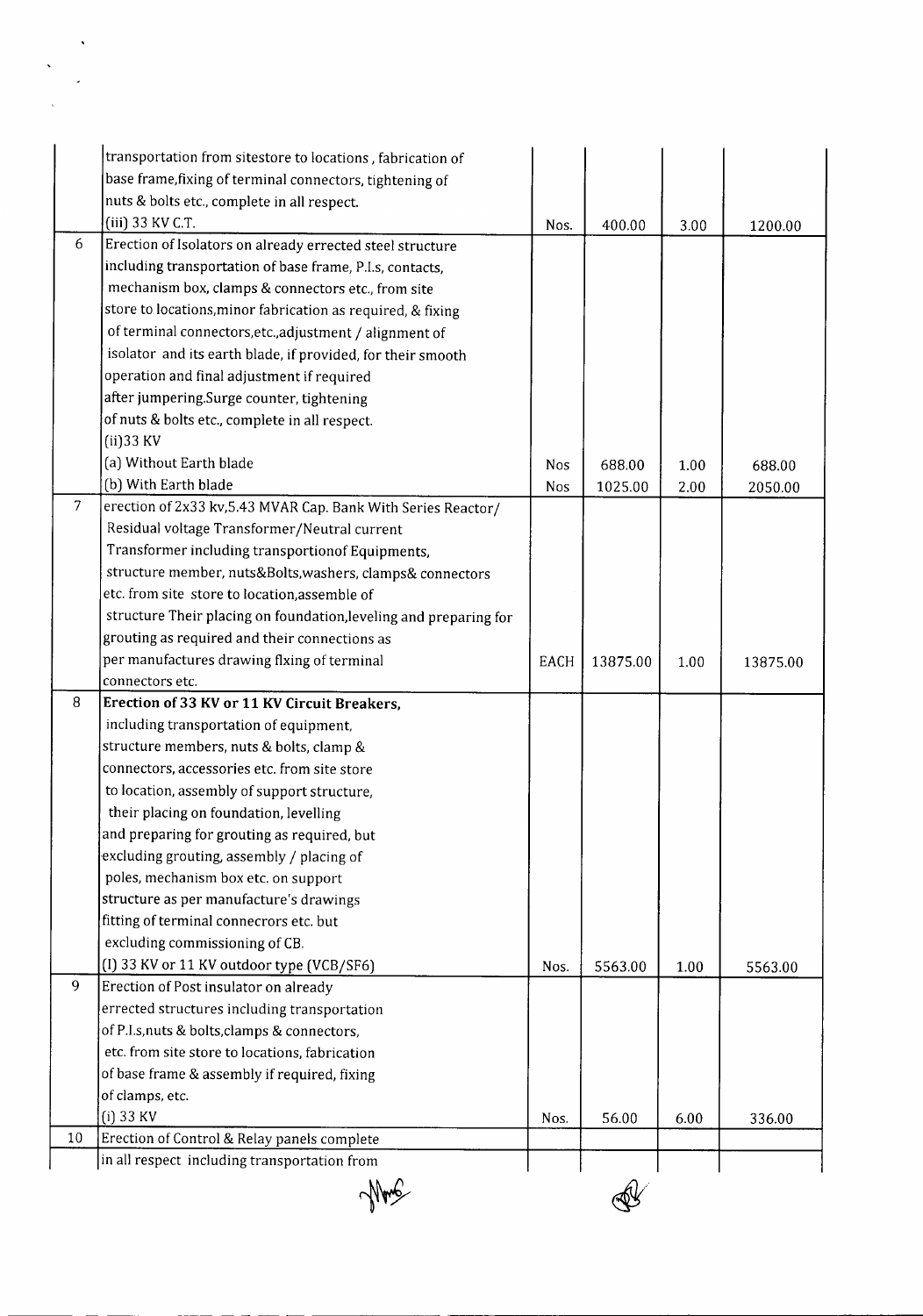|    | site store to control room, placing on           |      |        |         |         |
|----|--------------------------------------------------|------|--------|---------|---------|
|    | foundation / cable trench as per layout,         |      |        |         |         |
|    | interconnection between control & Relay          |      |        |         |         |
|    | panels and with existing panels, fixing of       |      |        |         |         |
|    | side / top covers and doors, earthing to         |      |        |         |         |
|    | existing earthstrip in control room, connection  |      |        |         |         |
|    | of bus wiring to existing panel and between      |      |        |         |         |
|    | control and relay panel as required.             |      |        |         |         |
|    | (ii) Simplex panel, DC Panel, RTCC Panel,        | Nos. | 475.00 | 1.00    |         |
| 11 | Erection of Marshalling Kiosk / Line matching    |      |        |         | 475.00  |
|    | Unit (LMU) / Line Matching & Distribution        |      |        |         |         |
|    | Unit(LMDU) complete in all respect including     |      |        |         |         |
|    | transportation from site store to location,      |      |        |         |         |
|    | placing on foundation / cable trench as per      |      |        |         |         |
|    | layout, preparing for grouting of foundation     |      |        |         |         |
|    | bolts but excluding grouting etc.                |      |        |         |         |
|    | (ii) 33 KV Marshalling Kiosk.                    | Nos. | 144.00 | 1.00    |         |
| 12 | <b>LAYING AND TERMINATION OF CABLES</b>          |      |        |         | 144.00  |
|    | Control Cables:- (I) Laying of P.V.C. insulated  |      |        |         |         |
|    | unarmoured / armoured control cable of           |      |        |         |         |
|    | 1.1 KV grade with copper conductor in cable      |      |        |         |         |
|    | trench as per specification as required,         |      |        |         |         |
|    | including transportation of cable drum from      |      |        |         |         |
|    | site store to location, laying in cable          |      |        |         |         |
|    | trenches, cutting to required length, placing    |      |        |         |         |
|    | them on cable racks / cable trays / cable.       |      |        |         |         |
|    | batten & dressing including removing and         |      |        |         |         |
|    | re-fixing trench coveras required, making        |      |        |         |         |
|    | necessary connections, testing, cable            |      |        |         |         |
|    | marking on both the terminating ends, etc.       |      |        |         |         |
|    | as required for all size from 2CX2.5sq. mm.      |      |        |         |         |
|    | to 4CX2.5sq. mm., 4CX4sq. mm.and12CX 2.5 sq. mm. |      |        |         |         |
|    | (a) Unarmoured Control Cable                     | Mtr. | 4.00   | 1900.00 | 7600.00 |
| 13 | (ii) Fixing of control cable in position with    |      |        |         |         |
|    | single compression nickle plated brass           |      |        |         |         |
|    | cable glands confirming to IS: 12943 &           |      |        |         |         |
|    | having three metal washer & one rubber           |      |        |         |         |
|    | ring, including preparation of cable and         |      |        |         |         |
|    | drilling of corresponding hole in gland plates,  |      |        |         |         |
|    | etc. as required & including cost of cable       |      |        |         |         |
|    | gland for each cable gland of size.              |      |        |         |         |
|    | (a) 19mm unarmoured control cable                | Nos. | 33.00  | 20.00   | 660.00  |
|    | (b) 25mm unarmoured control cable                | Nos. | 50.00  | 6.00    | 300.00  |
| 14 | Termination of wires of cable with copper        |      |        |         |         |



 $\label{eq:2.1} \frac{1}{\sqrt{2}}\left(\frac{1}{\sqrt{2}}\right)^{2} \frac{1}{\sqrt{2}}\left(\frac{1}{\sqrt{2}}\right)^{2}$